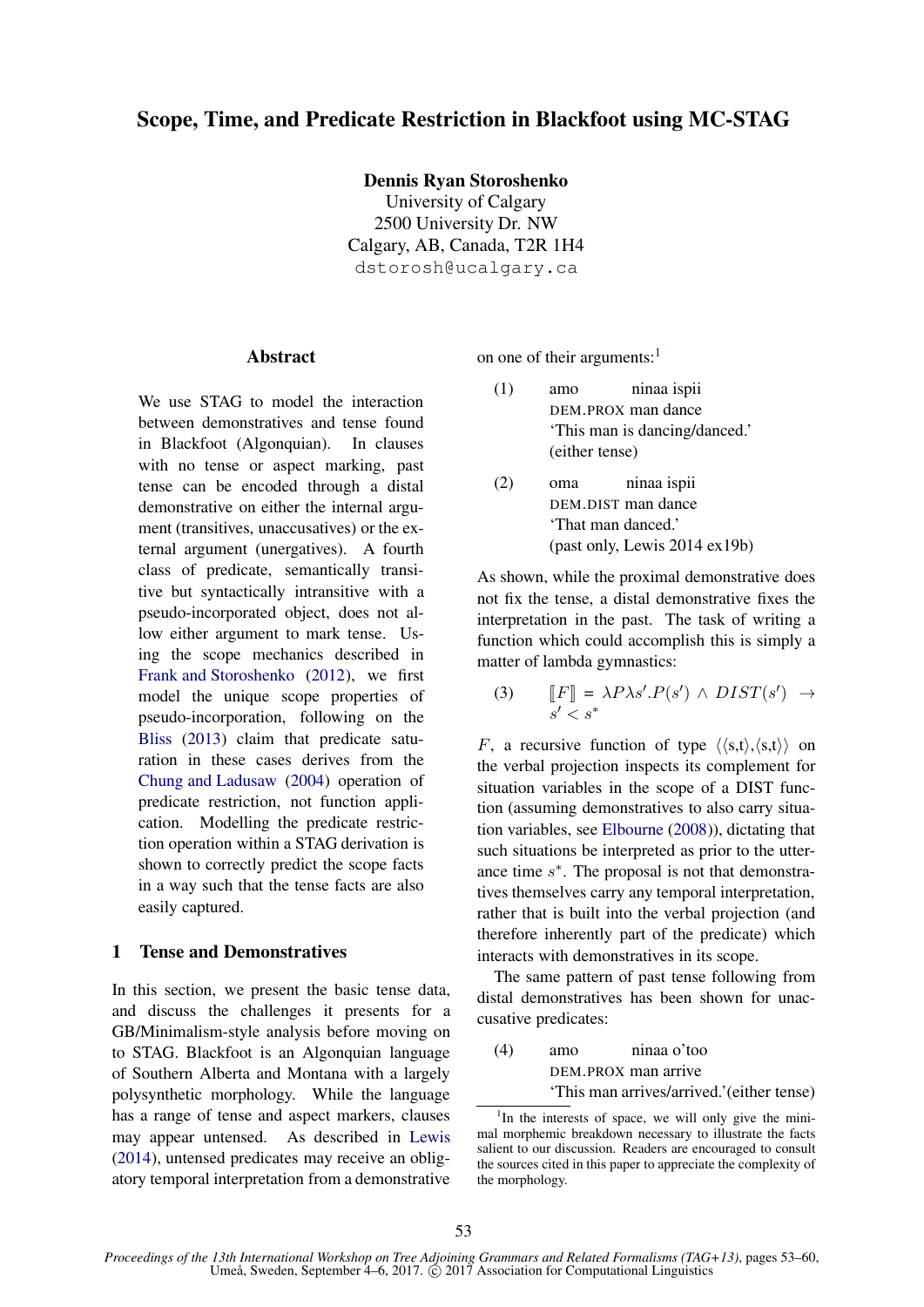(5) oma ninaa o'too DEM.DIST man arrive 'That man arrived.' (past only)

However, in (syntactically) transitive constructions, only the internal argument fixes the tense:

- (6) oma ninaa si'kataa amo DEM.DIST man kick.TR DEM.PROX ninaa man 'That man kick/kicked this man' (either tense, Lewis 2014 ex20a)
- (7) amo ninaa si'kataa oma DEM.PROX man kick.TR DEM.DIST ninaa man 'This man kicked that man.' (past only, Lewis 2014 ex20c)

The fact that distal demonstratives do not always trigger a past interpretation is taken as evidence that the demonstratives themselves do not inherently carry tense, and that the F operator must be a part of the predicate, with a narrowly defined scope. The challenge therefore lies in locating the position of this  $F$  function on the verbal spine. To account for the transitives and, by extension, unaccusatives, the scope of  $F$  must exclude the external argument (specifier of  $v$ P); however the unergative cases show that the specifier of  $vP$  can also be in the scope of  $F$ . An additional complication arises when considering a fourth construction, known in the literature as the Animate Intransitive + Object (AI+O) construction:

- (8) amo ninaa ooyi mamii DEM.PROX man eat.INTR fish 'This man is eating/ate fish.'
- (9) oma ninaa ooyi mamii DEM.DIST man eat.INTR fish 'That man is eating/ate fish.'

In (8) and (9), the predicates are syntactically intransitive, lacking the morphological marking of transitives, though they still take two arguments semantically. According to Bliss (2013), the object (*mamii* in this case) is pseudo-incorporated into the verbal predicate as an NP, not a full DP. As shown in our data, the subject of this type of intransitive does not fix the tense, while the object by definition has no ability to do so as a bare NP.

Assuming that the relevant function which inspects demonstratives is contributed by some functional head on the verbal spine, it would need to be in a flexible position, sometimes above  $v\mathbf{P}$ (unergatives) and sometimes below vP (all others). This would also imply that in the case of a transitive, the function would not even scope over a fully-saturated predicate, surely an undesirable state of affairs if we want to assume a single operator is responsible for this phenomenon. To solve this, one could adopt a Kratzer (1996) inspired deconstruction of predicates, in which external arguments are introduced to a fully saturated predicate through event identification. Taking this step, and then defining the position of  $F$ as the first opportunity to merge a function of the semantic type  $\langle \langle s,t \rangle, \langle s,t \rangle \rangle$  would again correctly capture the subjects of unaccusatives, objects of transitives, and correctly exclude the subject of the AI+O construction saturated by object incorporation, but would miss the unergatives, as the necessary condition for applying the  $F$  function would be met before event identification ever took place. The only solution would be to then add a syntactic constraint in the form of some uninterpretable feature requiring the functional head to have at least one nominal (NP or DP) in its scope. While such a move is possible, the necessary syntactic feature is not a natural one in the framework, and the notion of merging a functional head as soon as semantically possible in a derivation, regardless of the syntactic form of the object derived to that point, goes against most notions of functional cartographies. However, the clear judgement particularly in the case of the intransitive subject of AI+O not triggering a past tense interpretation strongly suggests that there is some interplay with the mechanics of argument saturation underlying this phenomenon, and that it should not be downplayed as a spatial metaphor residing in the pragmatics. This paper argues that implementing an STAG analysis of the Blackfoot clause provides a more natural way to characterize the position of F.

In an STAG context, this means we should be looking to define a position for  $F$  on the semantic side of the derivation rather than the syntactic one. However, this first requires a semantics for pseudo-incorporation. In the next section we look at the scope differences between canonical transitives with animate agents (so-called TA constructions) and the AI+O construction. This will serve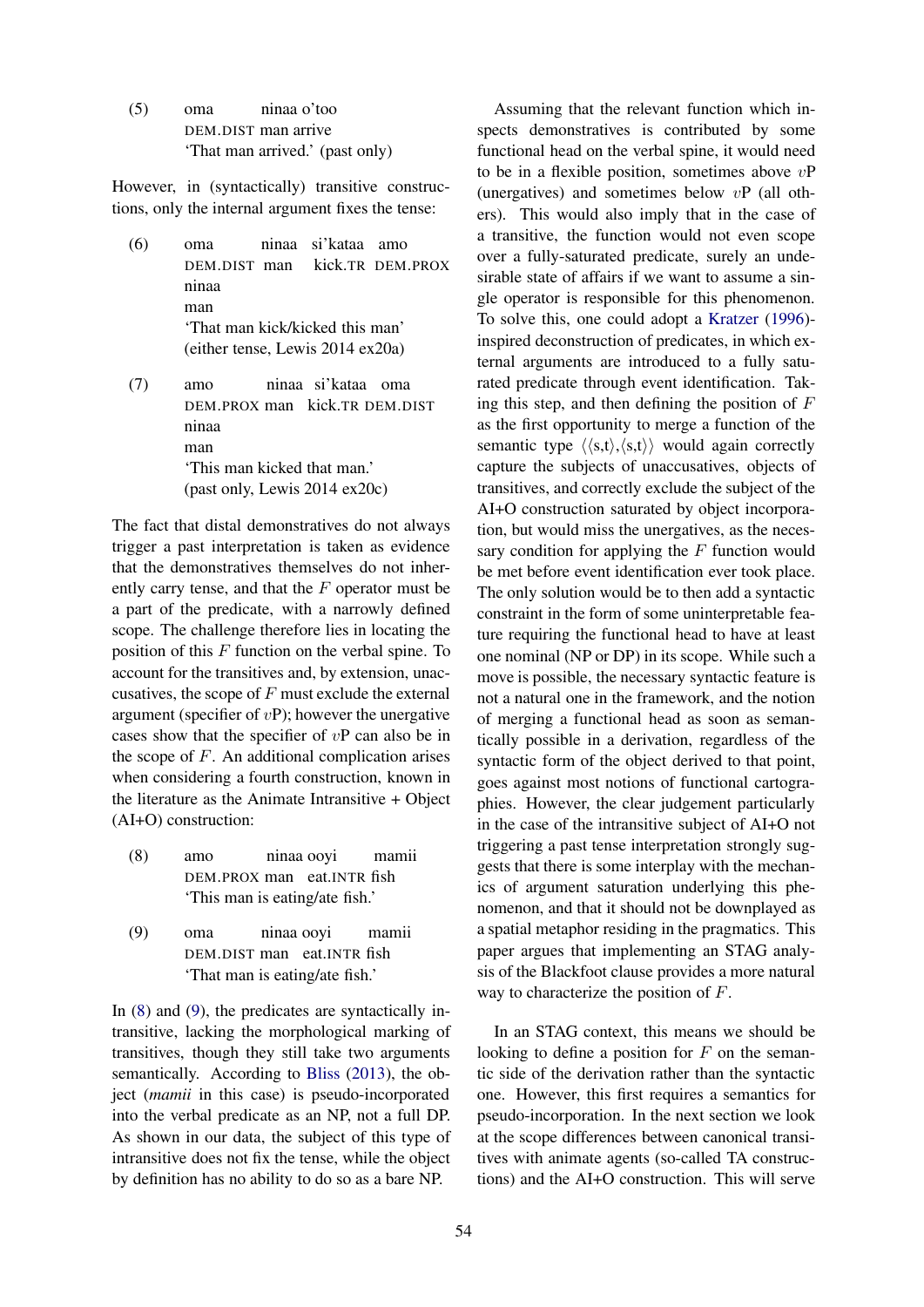as independent motivation for the STAG account of these predicates which will in turn more easily capture the tense data.

## 2 Blackfoot Scope

Quantification in Blackfoot can be expressed via a verbal suffix, which is able to associate with either the subject or the object of a transitive predicate:

(10) nit-ohkana-ohpommatoop-innaan-1ST-all-buy.TR-1PLiaawa PL.OBJ 'We all bought them.' or 'We bought all of them.' (Weber & Matthewson 2013 ex10)

Following the Constraint on Elementary Tree Minimality defined in Frank (2002), we treat these quantifiers as being part of the verb's elementary tree. This is shown in Figure 1. The only elements of the morphology we take to be part of the verb's elementary tree here are the quantification and the verb root itself including morphological marking of valence. The argument positions are DP substitution sites, and the additional agreement affixes arise as a result of the arguments which substitute in, both  $\varphi$ -feature valued instances of *pro* in the case of (10). A discussion of how this agreement is manifested in an STAG context is orthogonal to the present discussion. However, it is worth noting that the universal quantification can also combine with full DPs:

(11) óm-iksi aakííkoan-iksi DEM.DIST-PL girl-PL ik-ohkana-issta-yi-aawa... DEG-all-want.INTR-3PL-PL.OBJ ... 'Those girls all want...' (Weber & Matthewson 2013 ex13)

So, while these argument positions may be occupied by *pro* or by overt DPs with determiners, they take on a complex meaning incorporating the meaning of the quantifier that originates in the verbal predicate.

Extending further to the Frank and Storoshenko (2012) treatment of scope, wherein the semantic form of a predicate in STAG is broken into a predicate part and a scope part, we place this quantifier in the scope part. Whereas traditional STAG analyses of scope ambiguity make use of an undetermined order of operations leading to two distinct



Figure 1: Basic syntactic tree for the predicate in (10)

derivations (Schabes and Shieber, 1994), here we claim that the Blackfoot facts must be captured by two different semantic elementary tree sets for the verbal predicate, shown in Figure  $2^2$ . Though not strictly necessary for the example in (10) with pronominal arguments, the form presented here is robust enough to accommodate interaction between predicate modifying affixes and DPs with determiners, yielding complex expressions such as *all the men*. For the moment, we assume that definite and demonstrative DPs in this language are of type  $\langle e \rangle$ , consisting of definite descriptions closed using the iota operator:

(12)  $\text{[the man]} = \iota x \cdot \text{man}(x)$ 

We further assume that forms such as  $(12)$  are not specified for number; following Link (1983), the unique  $x$  variable here may also denote a plurality of entities. Following the quantification presented in Figure 2, the semantic content of the argument DP substitutes into the restrictor of the quantifier, rather than directly into an argument position. This restrictor contains a simple set membership function, in this case defining all entities that belong to the set defined by the plurality which substitutes in.

Having established the basic mechanics of the verbal quantification, we move on to the interac-

<sup>2</sup>This may be thought of as the output of two distinct elementary tree building operations. The construction of elementary tree sets in STAG remaining a somewhat unexplored realm, we step back from this issue and simply assert the two tree sets.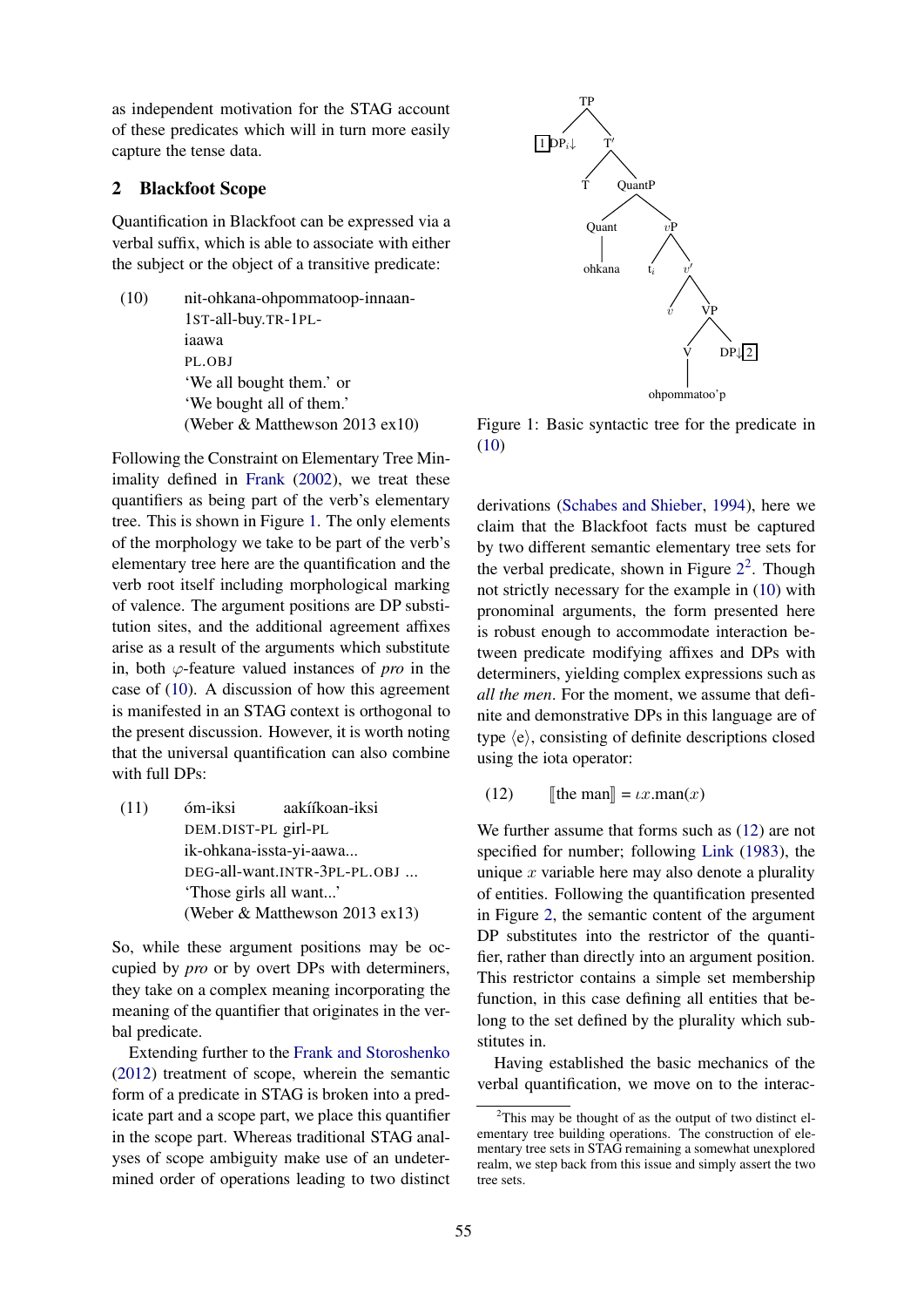

Figure 2: Semantic tree sets for the predicate in (10)

tion with quantified DPs and the AI+O construction. In the following examples, the verbal prefix *iihkana* (a phonological variant of the prefix in (10)) denotes universal quantification, now interacting with another quantified DP in the same clause:

- (13) iihkana-inoyiiya anniskey piita all-see.TR one certain eagle 'They all saw this one eagle'  $1 > \forall, *\forall > 1$ (Weber & Matthewson 2013 ex21)
- (14) iihkana-yaapiiya piita all-see.INTR eagle 'They all saw a different eagle' \*1 > ∀, ∀ > 1 (Weber & Matthewson 2013 ex26)

Weber and Matthewson (2013) note that in examples such as (13), a transitive clause with a quantified object DP, the DP quantifier obligatorily takes wide scope over the verbal prefix quantifier, which in turn associates with the subject. That the objects obligatorily outscope the verb-affixed quantifiers means that in such cases, the affixed quantifier must associate with the subject. In other words, only the upper MCS configuration in Figure 2 is available. We propose that this may be the

result of a semantic well-formedness constraint. While the affixal quantifiers may associate with DPs bearing simple determiners or demonstratives (i.e. objects of type  $\langle e \rangle$ ), the available data show no examples of the affixal quantifier associating with an independently quantified DP. Such quantified DPs, we assume, combine using the typical two-tree semantic multi-component set (MCS) consisting of a type  $\langle e \rangle$  variable substituting at the argument site and a  $\langle t \rangle$ -recursive scope tree which must adjoin high enough to bind the variable. This would be the familiar type of quantificational MCS as in Figure 3. A constraint against "overloading" an argument with two quantifiers, essentially preventing a quantified DP from combining into an argument position already part of a verb's quantifier, would block a derivation for (13) using the lower MCS in Figure 2 and creating a clash between the verbal suffix universal and the DP's specific numeral in this case. From here, we turn to the type-shifting operation defined in Storoshenko and Frank (2012) and applying it to the scope tree in the upper MCS, targeting the root node as the adjoining site for the DP's scope, allowing the specific 'one' to scope wide<sup>3</sup> The sub-

<sup>&</sup>lt;sup>3</sup>Another possibility for blocking the unwanted derivation for (13) may be to invoke a constraint against targeting the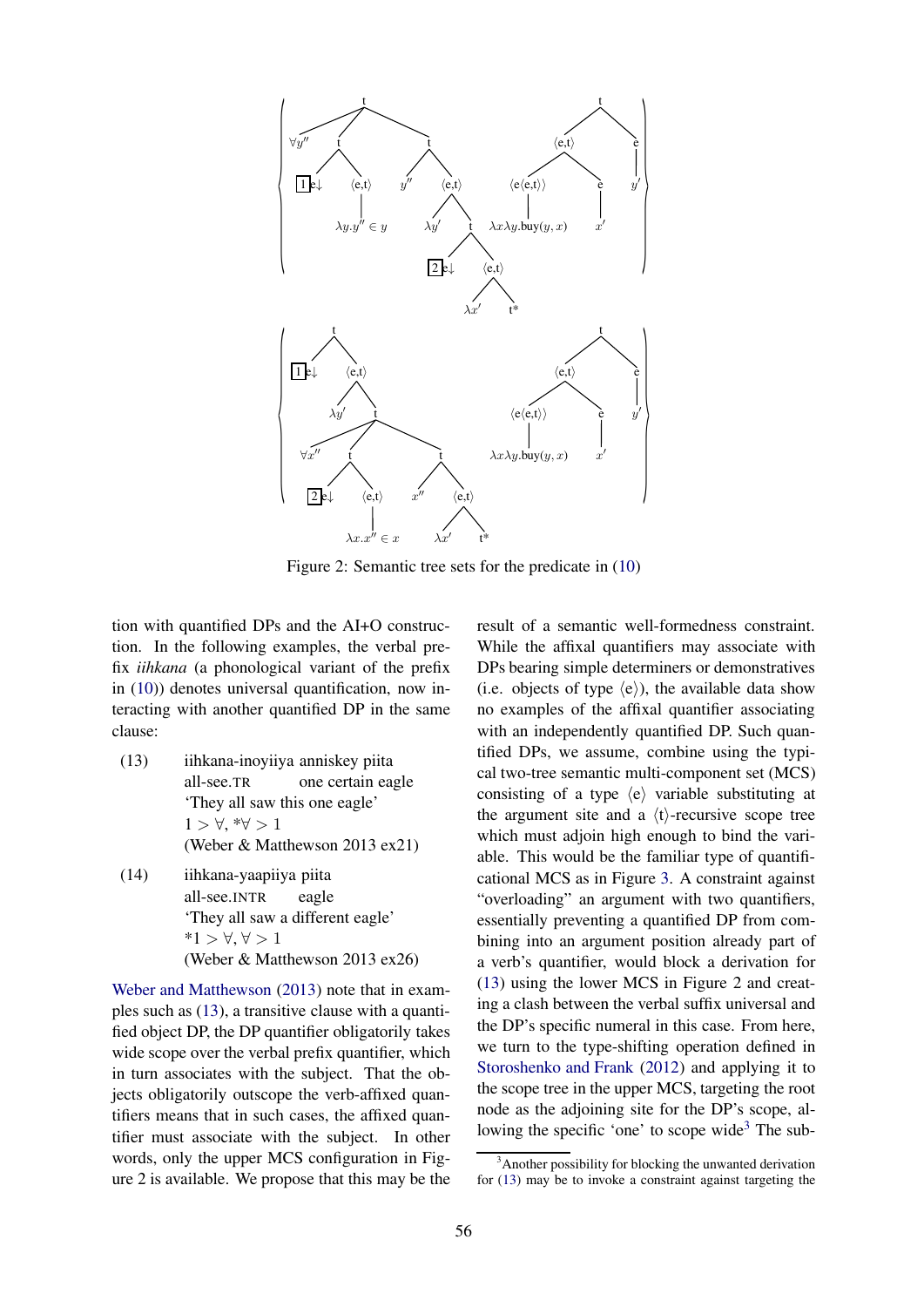

Figure 3: Semantic tree set for DP quantifier as in (13)

ject, again a pronoun, associates with the verbal quantifier by way of set membership. Note this is *contra* Weber and Matthewson who derive the wide scope of the object through a choice function.

In the AI+O case (14), they find that the incorporated singular object obligatorily takes narrow scope, yielding only an interpretation where each person sees a different eagle. Translated into STAG, this means that the object is not composing with the scope tree of the predicate in the same way as a quantified object. Following Bliss (and Weber and Matthewson for this example), the semantic operation is Predicate Restriction (PR). As defined by Chung and Ladusaw (2004), PR is an alternative to Function Application (FA) as a means of saturating the argument position of a given predicate. PR is a two step process: first the argument is taken to be of type  $\langle e, t \rangle$ , and acts as a restrictor on the targeted argument position inside the predicate. Then, existential closure binds the argument position. In an STAG context, this will of course be a single operation, a compostion of the predicate's MCS with the tree set of the incorporated argument. The key distinction will be that such pseudo-incorporated arguments will have unique tree sets, shown in Figure 4. Again, as with a standard GQ, there is a variable portion of type  $\langle e \rangle$  which will substitute into the relevant argument position of a predicate's scope tree. The difference here is that the recursive "scope part" of the MCS is not recursive on  $\langle t \rangle$ , but rather on  $\langle e, t \rangle$ . The function from  $\langle e, t \rangle$  to  $\langle e, t \rangle$  within the auxiliary tree accomplishes the operations of restriction and closure in one step. The type  $\langle e \rangle$  component is associated with the restricted and existentiallyclosed variable by way of an identity function. Adjoining the auxiliary tree into the lowest  $\langle e, t \rangle$  node of scope tree in the upper (subject universal quantifier) MCS in Figure 2, while substituting the type  $\langle e \rangle$  variable into the 2-linked argument position



Figure 4: Semantic tree set for incorporated object (first attempt)

yields the form in (15), composed up to the  $\langle t \rangle$ node immediately dominating  $2 \ln$  the scope tree.

(15) 
$$
\exists x''.\sec(y',x'') \land \text{eagle}(x'') \land ID(x,x'')
$$

Though inelegant, and leaving the  $x$  variable free but identified with the existentially bound  $x''$ , the method in Figure 4 allows us to retain the same basic predicate tree sets regardless of the type of argument (DP or incorporated object), and to easily derive the obligatory narrow scope of the object.

An alternative approach would be to take more seriously the syntactic differences between not just the objects in (13) and (14), but also the predicates, which do have different morphology, and assume that the predicate trees will be different as well. For (13), we assume the object to be a full DP, combining into predicate trees similar to those in Figures 1 and 2. However, a predicate taking a pseudo-incorporated object may have a distinct semantics, mirroring the fact that on the syntax side it combines with a bare NP rather than a DP. This is the scenario sketched in Figure 5. Here, the scope part of the predicate does not contain an abstraction over the object position; instead, the object position  $2$ , which would be an NP substitution site in the syntax, is now linked to the  $\langle e, \langle e, t \rangle \rangle$ node in the lower predicate part of the semantic tree.

The gain from this method can be seen in Figure 6, where we present the updated semantic trees for the incorporated argument. Here, the only contribution of the nominal is to act as a function over the semantically transitive predicate, and incorporate the restriction on the object. The existential closure is already built into the root of the predicate's lower tree, which will necessarily be under the scope of the subject combining into the scope tree for the same predicate. Simplification of the resulting expression yields (16) as the final denotation of the lower member of the predicate's MCS after the incorporated object adjoins.

$$
(16) \qquad \exists x'.\sec(y',x') \wedge \text{eagle}(x')
$$

node in the lower MCS from type shifting.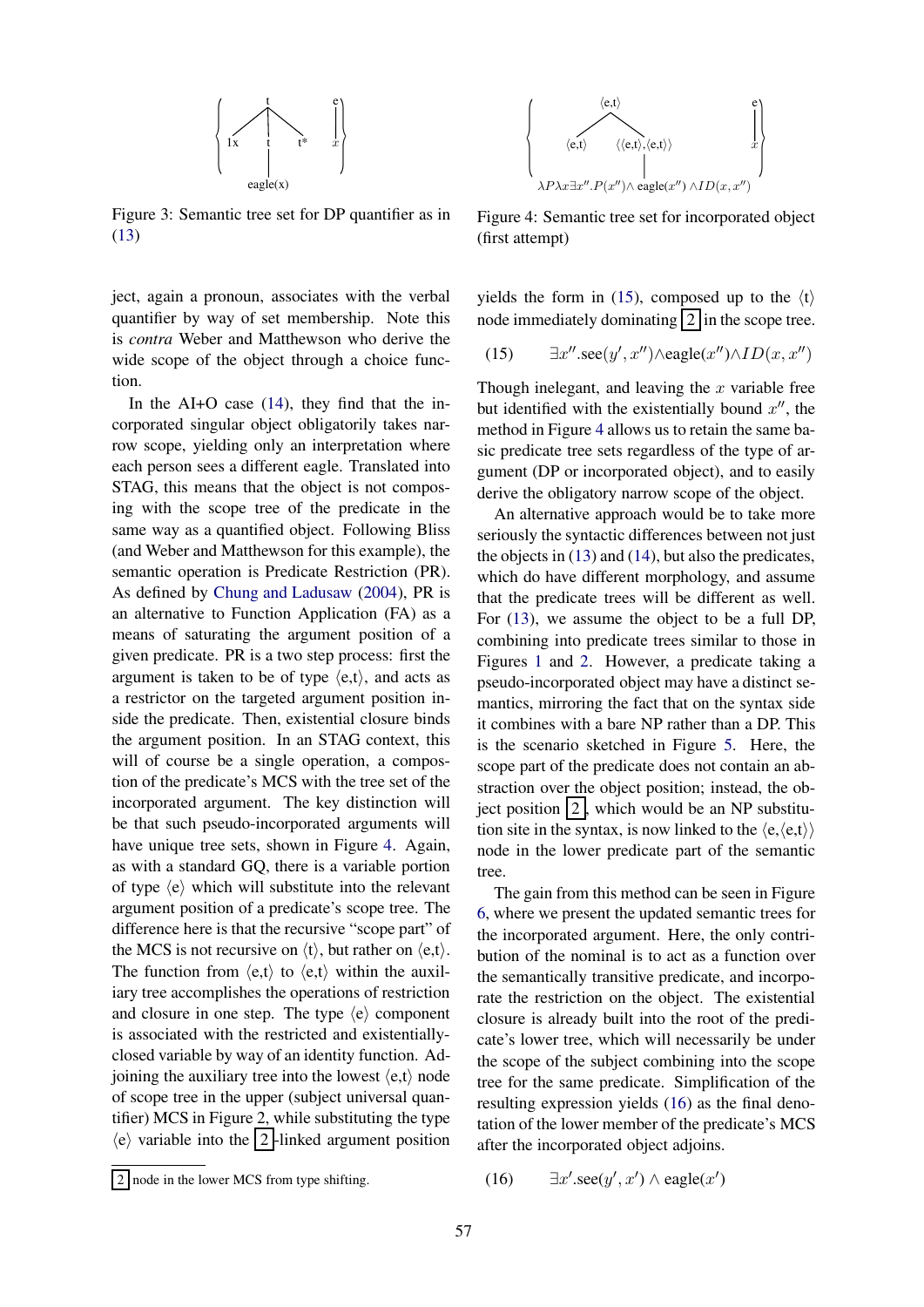

Figure 5: Alternate Predicate for PR (including universal quantifier over subject)

$$
\left\{\begin{array}{c}\langle e,\langle e,t\rangle\rangle\\ \langle e,\langle e,t\rangle\rangle^*\\ \langle e,\langle e,t\rangle\rangle,\langle e,\langle e,t\rangle\rangle\rangle\\ \langle\langle e,\langle e,t\rangle\rangle,\langle e,\langle e,t\rangle\rangle\rangle\\ \lambda P\lambda x''\lambda y''.P(x'')(y'')\wedge\text{eagle}(x'')\end{array}\right\}
$$

Figure 6: Alternate semantic tree set for incorporated argument

Avoiding the issue of the unbound variable makes this method preferable, and we will adopt it going forward, but it comes at the apparent cost of proposing a different tree set for the predicate. Incidentally, this approach also directly encodes the fact that incorporation is uniquely available for objects but not subjects, which the prior attempt does not. With the basics of handling different types of arguments and quantification settled, we return to the matter of tense in the next section.

#### 3 Accounting for Tense

To get back on track, recall the formula from (1), repeated below as (17):

$$
\begin{array}{lll}\n\text{(17)} & \quad \llbracket F \rrbracket = \lambda P \lambda s'.P(s') \land DIST(s') \rightarrow \\
s' < s^* & \n\end{array}
$$

What we need to get the temporal interpretation correct is a function which inspects a predicate of type  $\langle s,t \rangle$  from situations to propositions (truth values), and dictates that if the current situation has been taken as the argument of a DISTal function, then the current situation is in the past relative to the present speech time defined as s∗ . As noted earlier, this calls upon a treatment of demonstratives described in Elbourne (2008) where situation variables proliferate; one place predicates are of type  $\langle \langle s,e \rangle, \langle s,t \rangle \rangle$ , arguments normally taken to be type  $\langle e \rangle$  are  $\langle s,e \rangle$ , and so on. Essentially, all entities and propositions are interpreted with respect to situations. Having already motivated a

treatment of demonstratives and definite DPs as type  $\langle e \rangle$ , the lift to type  $\langle s,e \rangle$  is no great stretch. Revised trees, showing only one argument under the universal quantifier for the sake of brevity, are given in Figure 7.

For a definite DP, the update is quite simple:

(18) [the man] = 
$$
\lambda s \cdot \lambda x
$$
 .man(x) in s

Combining this form with our updated universal quantification yields the following (abstracting away from tense and the object position for the time being):

(19) 
$$
\lambda s \forall y''[y'' \in \iota x.[\text{man}(x) \text{ in } s] \text{ in } s]
$$

$$
[\text{kick}(y'', x(s))]
$$

While there is some redundancy, this gives all  $y''$ who, in the given situation, are part of the plurality defined as being men in the given situation.

The next ingredient of our account for tense will be a form for the distal demonstrative. Again, this is accomplished with a minor simplification of Elbourne's form, here conflating temporal and world variables into the single type  $\langle s \rangle$  for convenience:

(20) 
$$
\text{[oma ninaa]} = \lambda s. [[[ux.x \text{ is a man in } s] = z] \wedge DIST(x, a, s)]
$$

Following Elbourne, the iota operator defines an  $x$  as a man, and then associates that  $x$  with another variable of the same type  $(z$  here). This second variable is passed along as an argument of a second function defined as DIST, here taking three arguments. The first is the associated entity, while the third is the given situation in which  $x$ 's man-hood is defined. The middle variable  $a$ is a contextually-defined indexical, providing the frame of reference for distance. In essence, " $z$  is distant with respect to  $a$  in the situation  $s$ ".

Once this argument has composed into the predicate tree, the function defined in (17) comes into play. The action of this function is to check the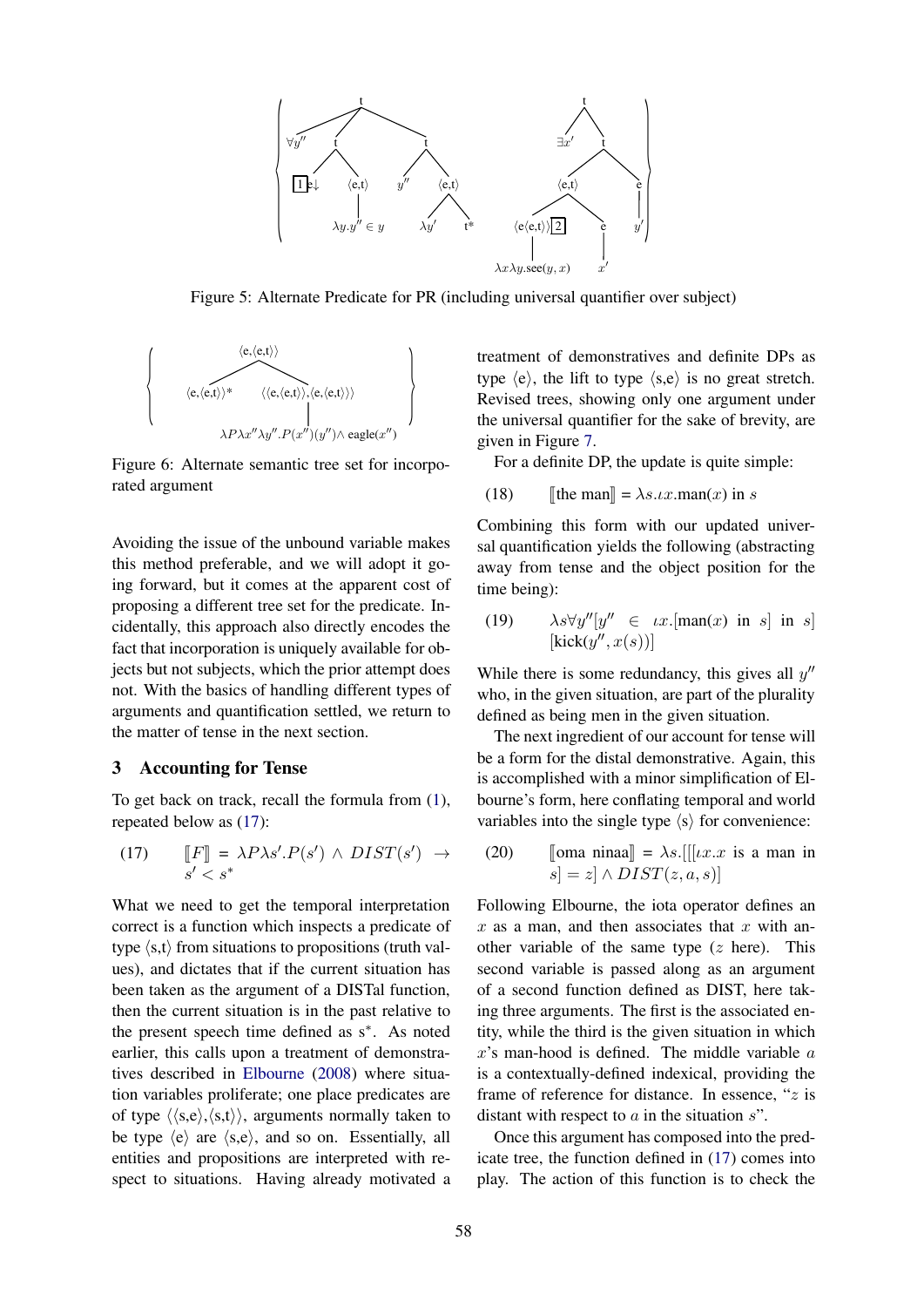

Figure 7: Semantic tree set for the predicate in  $(10)$ , updated to situations and including F. For (unquantified) unergatives and unaccusatives, F appears at the root, still immediately above the lowest  $\langle s, e \rangle$ substitution site.

object of type  $\langle s,t \rangle$  in its scope for any DIST functions taking the given situation as an argument. The presence of such a function triggers an implication that the given situation is in the past relative to the present situation of utterance. Recalling the facts in Section 1, the relevant syntactic positions triggering this implication were the internal argument of transitives, and the sole argument of unergatives and unaccusatives. The latter two are simplest, as while their arguments may have different positions in the syntax, the semantic tree sets for both will have the same basic shape. For these, we need simply to posit that they will have a scope tree similar to that for the AI+O case in Figure 5, and that this function from  $\langle s,t \rangle$  to  $\langle s,t \rangle$  is generated at the root of the scope tree, being a part of the verb's semantics. For the syntactically transitive case, we must make an uncomfortable stipulation, placing the function immediately above the node marked  $2 \ln$  Figure 7. This will guarantee scope over the substitution position for the object but not the subject.

The crucial step in the derivation of (7), with the distal demonstrative triggering a past tense interpretation, comes at the stage where  $F$  takes its argument. Assuming the object of *kick* to have been *oma ninaa*, the expression would be as in (21):

(21) 
$$
\lambda s'.\text{kick}(y'(s'), \iota x. x \text{ is a man in } s' = z \land
$$

$$
DIST(z, a, s')) \land DIST(s') \rightarrow s' < s*
$$

Crucially, the material implication is calculated immediately, such that in this case the statement that the bound  $s'$  is temporally prior to the present

s∗ is coordinated to the expression for the duration of the final computation. If  $s'$  is not the argument of a DIST function at this stage, then  $F$  takes no action and is inert for the rest of the interpretation.

Turning to the AI+O cases, we capitalize on the conclusion that the best solution to dealing with PR is to say that the semantic elementary trees of the predicates involved are substantially different. It is then not unreasonable to claim that another consequence of this is that the  $F$  function is not a part of the Figure 5 tree set. This allows us to claim that for the rest,  $F$  is built into the predicate's scope tree immediately above the lowest  $\langle s,e \rangle$  substitution site during the generation of the predicate's elementary tree. Assuming  $F$  has a syntactic analogue, the separation of syntax and semantics provided by STAG allows us to define a consistent syntactic position for  $F$  which maps to an equally consistent semantic one.

## 4 Conclusion and Future Work

This paper has dealt with three major challenges arising from an examination of Blackfoot arguments: quantification from the verbal predicate, predicate restriction as a combinatory operation, and the definition of a function for deriving past tense from distal demonstratives. The STAG approach to the first issue is reasonably straightforward, building the quantification into the verbal predicate's scope tree, while having the DP substitute into a position linked to the restrictor inside of a generalized quantifier structure. What is less clear is how the two different elementary tree sets